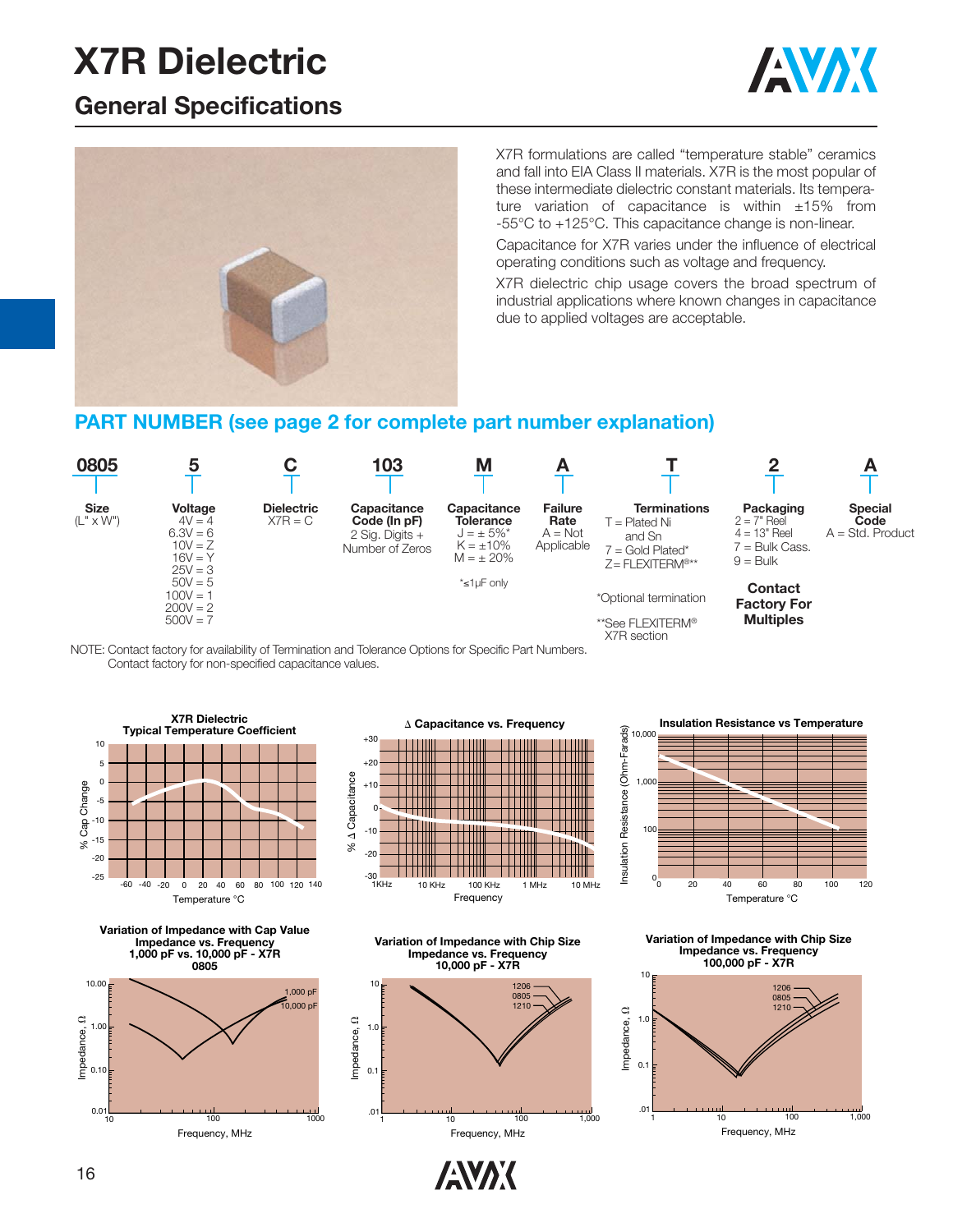

## **Specifications and Test Methods**

| <b>Parameter/Test</b>                      |                                 | <b>X7R Specification Limits</b>                                    | <b>Measuring Conditions</b>                                                                                                                                                                  |                    |  |  |  |  |  |  |  |
|--------------------------------------------|---------------------------------|--------------------------------------------------------------------|----------------------------------------------------------------------------------------------------------------------------------------------------------------------------------------------|--------------------|--|--|--|--|--|--|--|
| <b>Operating Temperature Range</b>         |                                 | $-55^{\circ}$ C to $+125^{\circ}$ C                                | Temperature Cycle Chamber                                                                                                                                                                    |                    |  |  |  |  |  |  |  |
| <b>Capacitance</b>                         |                                 | Within specified tolerance                                         |                                                                                                                                                                                              |                    |  |  |  |  |  |  |  |
|                                            |                                 | $\leq$ 2.5% for $\geq$ 50V DC rating                               | Freq.: $1.0$ kHz $\pm$ 10%                                                                                                                                                                   |                    |  |  |  |  |  |  |  |
| <b>Dissipation Factor</b>                  |                                 | $\leq$ 3.0% for 25V DC rating                                      | Voltage: $1.0Vrms \pm .2V$                                                                                                                                                                   |                    |  |  |  |  |  |  |  |
|                                            |                                 | $\leq$ 3.5% for 16V DC rating                                      | For Cap > 10 µF, 0.5Vrms @ 120Hz                                                                                                                                                             |                    |  |  |  |  |  |  |  |
|                                            |                                 | ≤ 5.0% for ≤ 10V DC rating                                         |                                                                                                                                                                                              |                    |  |  |  |  |  |  |  |
| <b>Insulation Resistance</b>               |                                 | 100,000M $\Omega$ or 1000M $\Omega$ - µF,                          | Charge device with rated voltage for                                                                                                                                                         |                    |  |  |  |  |  |  |  |
|                                            |                                 | whichever is less                                                  | $120 \pm 5$ secs @ room temp/humidity                                                                                                                                                        |                    |  |  |  |  |  |  |  |
| <b>Dielectric Strength</b>                 |                                 | No breakdown or visual defects                                     | Charge device with 300% of rated voltage for<br>1-5 seconds, w/charge and discharge current<br>limited to 50 mA (max)<br>Note: Charge device with 150% of rated<br>voltage for 500V devices. |                    |  |  |  |  |  |  |  |
|                                            | Appearance                      | No defects                                                         | Deflection: 2mm                                                                                                                                                                              |                    |  |  |  |  |  |  |  |
|                                            | Capacitance                     | $\leq \pm 12\%$                                                    | Test Time: 30 seconds                                                                                                                                                                        |                    |  |  |  |  |  |  |  |
| <b>Resistance to</b>                       | Variation                       |                                                                    | $\sqrt{}$                                                                                                                                                                                    | 1mm/sec            |  |  |  |  |  |  |  |
| <b>Flexure</b>                             | Dissipation                     |                                                                    |                                                                                                                                                                                              |                    |  |  |  |  |  |  |  |
| <b>Stresses</b>                            | Factor                          | Meets Initial Values (As Above)                                    |                                                                                                                                                                                              |                    |  |  |  |  |  |  |  |
|                                            | Insulation                      |                                                                    |                                                                                                                                                                                              |                    |  |  |  |  |  |  |  |
|                                            | Resistance                      | $\ge$ Initial Value x 0.3                                          | 90 mm                                                                                                                                                                                        |                    |  |  |  |  |  |  |  |
| <b>Solderability</b>                       |                                 | $\geq$ 95% of each terminal should be covered<br>with fresh solder | Dip device in eutectic solder at $230 \pm 5^{\circ}$ C<br>for $5.0 \pm 0.5$ seconds                                                                                                          |                    |  |  |  |  |  |  |  |
| <b>Resistance to</b><br><b>Solder Heat</b> | Appearance                      | No defects, <25% leaching of either end terminal                   |                                                                                                                                                                                              |                    |  |  |  |  |  |  |  |
|                                            | Capacitance                     | $\leq \pm 7.5\%$                                                   | Dip device in eutectic solder at 260°C for 60<br>seconds. Store at room temperature for $24 \pm 2$                                                                                           |                    |  |  |  |  |  |  |  |
|                                            | Variation                       |                                                                    |                                                                                                                                                                                              |                    |  |  |  |  |  |  |  |
|                                            | <b>Dissipation</b>              | Meets Initial Values (As Above)                                    |                                                                                                                                                                                              |                    |  |  |  |  |  |  |  |
|                                            | Factor                          |                                                                    | hours before measuring electrical properties.                                                                                                                                                |                    |  |  |  |  |  |  |  |
|                                            | Insulation                      | Meets Initial Values (As Above)                                    |                                                                                                                                                                                              |                    |  |  |  |  |  |  |  |
|                                            | Resistance<br><b>Dielectric</b> |                                                                    |                                                                                                                                                                                              |                    |  |  |  |  |  |  |  |
|                                            | Strength                        | Meets Initial Values (As Above)                                    |                                                                                                                                                                                              |                    |  |  |  |  |  |  |  |
|                                            | Appearance                      | No visual defects                                                  | Step 1: $-55^{\circ}C \pm 2^{\circ}$                                                                                                                                                         | $30 \pm 3$ minutes |  |  |  |  |  |  |  |
|                                            | Capacitance                     | $\leq \pm 7.5\%$                                                   | Step 2: Room Temp                                                                                                                                                                            | $\leq$ 3 minutes   |  |  |  |  |  |  |  |
|                                            | Variation                       |                                                                    |                                                                                                                                                                                              |                    |  |  |  |  |  |  |  |
| <b>Thermal</b>                             | <b>Dissipation</b>              | Meets Initial Values (As Above)                                    | Step 3: $+125^{\circ}C \pm 2^{\circ}$                                                                                                                                                        | $30 \pm 3$ minutes |  |  |  |  |  |  |  |
| <b>Shock</b>                               | Factor                          |                                                                    |                                                                                                                                                                                              |                    |  |  |  |  |  |  |  |
|                                            | Insulation                      | Meets Initial Values (As Above)                                    | Step 4: Room Temp                                                                                                                                                                            | $\leq$ 3 minutes   |  |  |  |  |  |  |  |
|                                            | Resistance<br><b>Dielectric</b> |                                                                    |                                                                                                                                                                                              |                    |  |  |  |  |  |  |  |
|                                            | Strength                        | Meets Initial Values (As Above)                                    | Repeat for 5 cycles and measure after<br>$24 \pm 2$ hours at room temperature                                                                                                                |                    |  |  |  |  |  |  |  |
|                                            | Appearance                      | No visual defects                                                  |                                                                                                                                                                                              |                    |  |  |  |  |  |  |  |
|                                            | Capacitance                     |                                                                    | Charge device with 1.5 rated voltage $(\leq 10V)$ in                                                                                                                                         |                    |  |  |  |  |  |  |  |
|                                            | Variation                       | $\leq \pm 12.5\%$                                                  | test chamber set at $125^{\circ}C \pm 2^{\circ}C$                                                                                                                                            |                    |  |  |  |  |  |  |  |
|                                            | <b>Dissipation</b>              |                                                                    | for 1000 hours $(+48, -0)$                                                                                                                                                                   |                    |  |  |  |  |  |  |  |
| <b>Load Life</b>                           | Factor                          | $\le$ Initial Value x 2.0 (See Above)                              |                                                                                                                                                                                              |                    |  |  |  |  |  |  |  |
|                                            | Insulation                      | $\ge$ Initial Value x 0.3 (See Above)                              | Remove from test chamber and stabilize                                                                                                                                                       |                    |  |  |  |  |  |  |  |
|                                            | Resistance                      |                                                                    | at room temperature for $24 \pm 2$ hours                                                                                                                                                     |                    |  |  |  |  |  |  |  |
|                                            | Dielectric                      | Meets Initial Values (As Above)                                    | before measuring.                                                                                                                                                                            |                    |  |  |  |  |  |  |  |
|                                            | Strength                        |                                                                    |                                                                                                                                                                                              |                    |  |  |  |  |  |  |  |
|                                            | Appearance                      | No visual defects                                                  | Store in a test chamber set at $85^{\circ}$ C $\pm$ 2°C/                                                                                                                                     |                    |  |  |  |  |  |  |  |
|                                            | Capacitance<br>Variation        | $\leq \pm 12.5\%$                                                  | $85\% \pm 5\%$ relative humidity for 1000 hours                                                                                                                                              |                    |  |  |  |  |  |  |  |
| Load                                       | Dissipation                     |                                                                    | (+48, -0) with rated voltage applied.                                                                                                                                                        |                    |  |  |  |  |  |  |  |
| <b>Humidity</b>                            | Factor                          | $\le$ Initial Value x 2.0 (See Above)                              |                                                                                                                                                                                              |                    |  |  |  |  |  |  |  |
|                                            | Insulation                      |                                                                    | Remove from chamber and stabilize at                                                                                                                                                         |                    |  |  |  |  |  |  |  |
|                                            | Resistance                      | $\ge$ Initial Value x 0.3 (See Above)                              | room temperature and humidity for                                                                                                                                                            |                    |  |  |  |  |  |  |  |
|                                            | Dielectric                      |                                                                    | $24 \pm 2$ hours before measuring.                                                                                                                                                           |                    |  |  |  |  |  |  |  |
|                                            | Strength                        | Meets Initial Values (As Above)                                    |                                                                                                                                                                                              |                    |  |  |  |  |  |  |  |

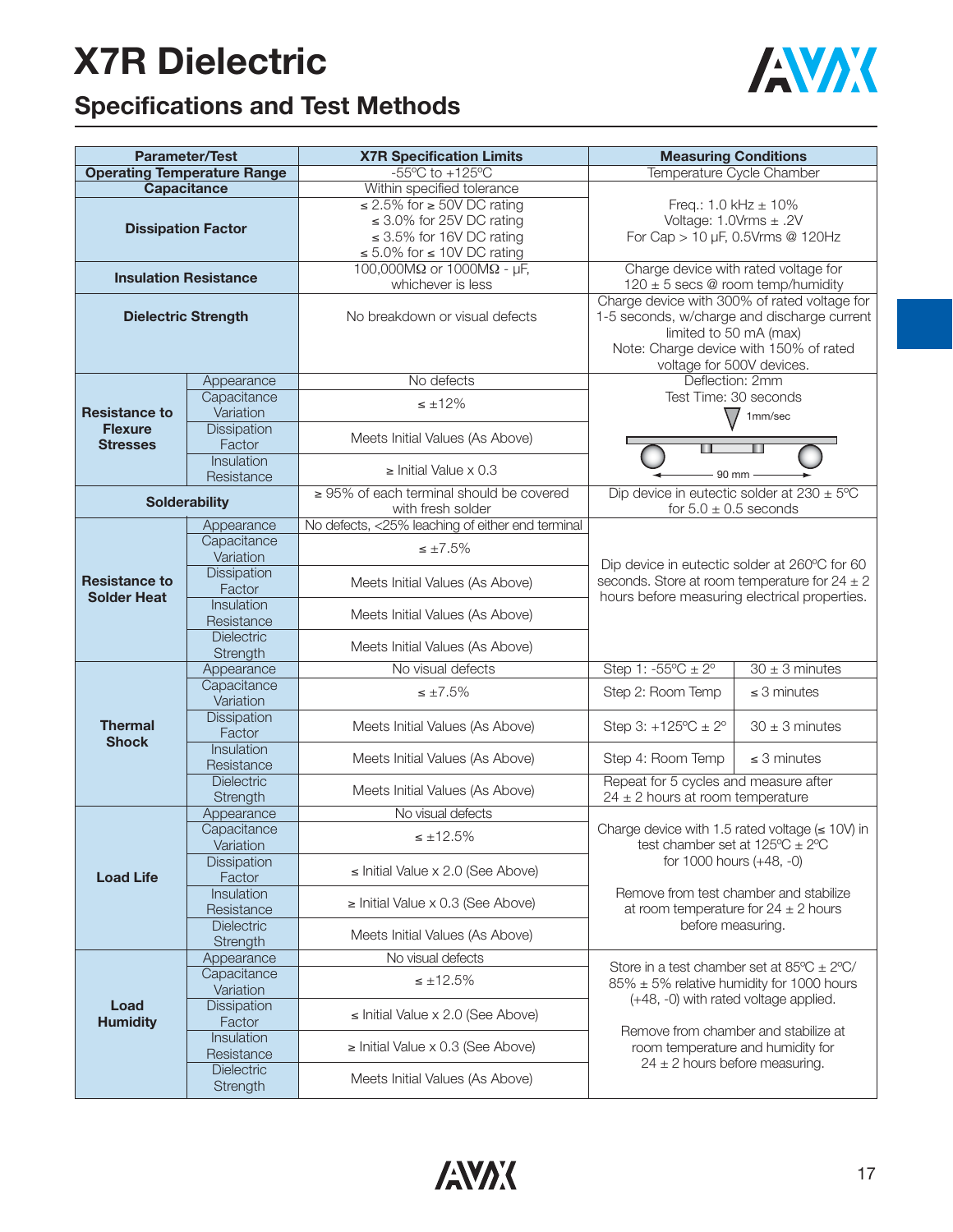## **Capacitance Range**

#### **PREFERRED SIZES ARE SHADED**

|                                 |                        |                               |                                        |                |                         | $\qquad \qquad \blacksquare$           |                               | Ē               |                    |                                        |                              |                |                |        | Ш                                      |                                        |                                |                     |                  |                     |                | $\Box$                                 |                                        |             |                                        |                                                |                               |                |                         |  |
|---------------------------------|------------------------|-------------------------------|----------------------------------------|----------------|-------------------------|----------------------------------------|-------------------------------|-----------------|--------------------|----------------------------------------|------------------------------|----------------|----------------|--------|----------------------------------------|----------------------------------------|--------------------------------|---------------------|------------------|---------------------|----------------|----------------------------------------|----------------------------------------|-------------|----------------------------------------|------------------------------------------------|-------------------------------|----------------|-------------------------|--|
|                                 | <b>SIZE</b><br>0201    |                               |                                        |                |                         | 0402                                   |                               | 0603            |                    |                                        |                              |                |                |        |                                        | 0805                                   |                                |                     |                  |                     |                |                                        | 1206                                   |             |                                        |                                                |                               |                |                         |  |
| Soldering<br><b>Reflow Only</b> |                        |                               |                                        |                |                         | Reflow/Wave                            |                               |                 |                    |                                        | Reflow/Wave                  |                |                |        |                                        | Reflow/Wave                            |                                |                     |                  |                     |                |                                        | Reflow/Wave                            |             |                                        |                                                |                               |                |                         |  |
|                                 | All Paper<br>Packaging |                               |                                        |                |                         | All Paper                              |                               |                 |                    |                                        | All Paper                    |                |                |        |                                        |                                        |                                | Paper/Embossed      |                  |                     |                |                                        |                                        |             |                                        | Paper/Embossed                                 |                               |                |                         |  |
| (L) Length                      | mm                     |                               | $0.60 \pm 0.03$                        |                |                         | $1.00 \pm 0.10$                        |                               | $1.60 \pm 0.15$ |                    |                                        |                              |                |                |        | $2.01 \pm 0.20$                        |                                        |                                |                     |                  |                     |                | $3.20 \pm 0.20$                        |                                        |             |                                        |                                                |                               |                |                         |  |
|                                 | (in.)<br>mm            |                               | $(0.024 \pm 0.001)$<br>$0.30 \pm 0.03$ |                |                         | $(0.040 \pm 0.004)$<br>$0.50 \pm 0.10$ |                               |                 |                    | $(0.063 \pm 0.006)$<br>$0.81 \pm 0.15$ |                              |                |                |        |                                        | $(0.079 \pm 0.008)$<br>$1.25 \pm 0.20$ |                                |                     |                  |                     |                |                                        | $(0.126 \pm 0.008)$<br>$1.60 \pm 0.20$ |             |                                        |                                                |                               |                |                         |  |
| (W) Width                       | (in.)                  |                               | $(0.011 \pm 0.001)$                    |                |                         | $(0.020 \pm 0.004)$                    |                               |                 |                    |                                        | $(0.032 \pm 0.006)$          |                |                |        | $(0.049 \pm 0.008)$                    |                                        |                                |                     |                  |                     |                | $(0.063 \pm 0.008)$<br>$0.50 \pm 0.25$ |                                        |             |                                        |                                                |                               |                |                         |  |
| (t)<br>Terminal                 | mm                     |                               | $0.15 \pm 0.05$                        |                |                         | $0.25 \pm 0.15$                        |                               |                 |                    | $0.35 \pm 0.15$<br>$(0.014 \pm 0.006)$ |                              |                |                |        | $0.50 \pm 0.25$<br>$(0.020 \pm 0.010)$ |                                        |                                |                     |                  |                     |                |                                        |                                        |             |                                        |                                                |                               |                |                         |  |
|                                 | (in.)<br><b>WVDC</b>   | 10 <sup>1</sup>               | $(0.006 \pm 0.002)$<br>16              | 25             | 16                      | $(0.010 \pm 0.006)$<br>25              | 50                            | 6.3             | 10                 |                                        | 25<br>50<br>100<br>200<br>16 |                |                |        |                                        | 10                                     | 16                             | 25                  | 50               | 100                 | 200            | 6.3                                    | 10                                     | 16          | 25                                     | $(0.020 \pm 0.010)$<br>200<br>500<br>50<br>100 |                               |                |                         |  |
| Cap                             | 100                    | $\overline{A}$                | $\overline{A}$                         | $\mathsf A$    |                         |                                        |                               |                 |                    |                                        |                              |                |                |        | 6.3                                    |                                        |                                |                     |                  |                     |                |                                        |                                        |             |                                        |                                                |                               |                |                         |  |
| (pF)                            | 150                    | $\overline{A}$                | A                                      | $\mathsf A$    |                         |                                        |                               |                 |                    |                                        |                              |                |                |        |                                        |                                        |                                |                     |                  |                     |                |                                        |                                        |             |                                        |                                                |                               |                |                         |  |
|                                 | 220                    | $\overline{A}$                | $\overline{A}$                         | $\overline{A}$ |                         |                                        | $\mathsf{C}$                  |                 |                    |                                        |                              |                |                |        |                                        |                                        |                                |                     |                  |                     |                |                                        |                                        |             |                                        |                                                |                               |                |                         |  |
|                                 | 330                    | $\overline{A}$                | A                                      | $\overline{A}$ |                         |                                        | $\mathsf C$                   |                 |                    |                                        |                              | G              | G              | G      |                                        | IJ                                     | J                              | J                   | J                | J                   | J              |                                        |                                        |             |                                        |                                                |                               |                | Κ                       |  |
|                                 | 470<br>680             | $\mathsf A$<br>$\overline{A}$ | A<br>$\overline{A}$                    |                |                         |                                        | $\mathsf C$<br>$\overline{C}$ |                 |                    |                                        |                              | G<br>G         | G<br>G         | G<br>G |                                        | $\sf J$<br>J                           | J                              | J<br>$\cdot$        | J<br>J           | J<br>$\cdot$        | J<br>$\cdot$   |                                        |                                        |             |                                        |                                                |                               |                | Κ<br>K                  |  |
|                                 | 1000                   | $\overline{A}$                | A                                      |                |                         |                                        | $\overline{C}$                |                 |                    |                                        |                              | G              | $\overline{G}$ | G      |                                        | IJ                                     | J                              | J                   | J                | J                   | J              |                                        |                                        |             |                                        |                                                |                               |                | $\overline{\mathsf{K}}$ |  |
|                                 | 1500                   | A                             |                                        |                |                         |                                        | $\mathsf C$                   |                 |                    |                                        |                              | G              | G              |        |                                        | $\sf J$                                | IJ                             | J                   | J                | J                   | $\sf J$        |                                        | J                                      | J           | J                                      | J                                              | J                             | J              | M                       |  |
|                                 | 2200                   | $\mathsf{A}$                  |                                        |                |                         |                                        | $\mathsf C$                   |                 |                    |                                        |                              | G              | $\mathsf{G}$   |        |                                        |                                        |                                | $\cdot$             | J                |                     | J              |                                        |                                        | J           | J                                      | J                                              | J                             |                | M                       |  |
|                                 | 3300                   | $\overline{A}$                |                                        |                |                         | C                                      | $\overline{C}$                |                 |                    |                                        |                              | G              | G              |        |                                        | J                                      | $\cdot$                        | J                   | J                | J                   | $\overline{1}$ |                                        | $\cdot$                                | J           | J                                      | J                                              | J                             | IJ             | M                       |  |
|                                 | 4700<br>6800           | $\mathsf A$<br>A              |                                        |                | $\mathsf{C}$            | $\mathsf{C}$<br>C                      | $\mathsf C$                   |                 |                    |                                        |                              | G<br>G         | G<br>G         |        |                                        | $\sf J$<br>IJ                          | IJ<br>$\cdot$                  | J<br>J              | $\mathsf J$<br>J | J<br>J              | J<br>J         |                                        | J<br>$\cdot$                           | J<br>J      | J<br>J                                 | J<br>J                                         | J<br>J                        | J<br>J         | M<br>P                  |  |
| Cap                             | 0.010                  | $\overline{A}$                |                                        |                | $\overline{\mathrm{c}}$ | $\overline{\text{c}}$                  |                               |                 |                    |                                        |                              | $\overline{G}$ | $\overline{G}$ |        |                                        | IJ                                     | J                              | J                   | $\sf J$          | J                   | $\overline{J}$ |                                        | J                                      | J           | J                                      | J                                              | $\sf J$                       | IJ             | $\overline{P}$          |  |
| $(\mu$ F                        | 0.015                  |                               |                                        |                | $\mathsf{C}$            |                                        |                               |                 |                    |                                        | G                            | G              |                |        |                                        | J                                      | J                              | $\cdot$             | J                | J                   | J              |                                        | $\cdot$                                | J           | J                                      | J                                              | J                             | M              |                         |  |
|                                 | 0.022                  |                               |                                        |                | $\mathsf C$             |                                        |                               |                 |                    |                                        | G                            | G              |                |        |                                        | J                                      |                                | J                   | J                | J                   | $\mathsf{N}$   |                                        | J                                      | J           | J                                      | J                                              | J                             | M              |                         |  |
|                                 | 0.033                  |                               |                                        |                |                         |                                        |                               |                 |                    |                                        | G                            | G              |                |        |                                        | IJ                                     | J                              | J                   | $\sf J$          | N                   |                |                                        | J                                      | $\cdot$     | J                                      | J                                              | J                             | M              |                         |  |
|                                 | 0.047<br>0.068         |                               |                                        |                |                         |                                        |                               |                 |                    | G<br>G                                 | G<br>G                       | G<br>G         |                |        |                                        | IJ<br>IJ                               | J                              | $\cdot$             | J<br>$\sf J$     | N<br>$\overline{N}$ |                |                                        | $\cdot$<br>$\cdot$                     | J<br>J      | J<br>J                                 | J                                              | J<br>J                        | M<br>P         |                         |  |
|                                 | 0.10                   |                               |                                        |                |                         | $\mathsf{C}$                           |                               |                 | G                  | $\overline{\mathsf{G}}$                | G                            | G              |                |        |                                        | J                                      | J                              | J<br>J              | $\sf J$          | $N^*$               |                |                                        | J                                      | J           | J                                      | J<br>J                                         | $\overline{M}$                | $\overline{P}$ |                         |  |
|                                 | 0.15                   |                               |                                        |                |                         |                                        |                               | G               | G                  |                                        |                              |                |                |        |                                        | J                                      | J                              | J                   | $\mathsf{N}$     | $N^*$               |                |                                        | J                                      | J           | J                                      | J                                              | $\mathsf Q$                   |                |                         |  |
|                                 | 0.22                   |                               |                                        |                |                         |                                        |                               | G               | G                  |                                        | $J^*$                        |                |                |        |                                        | IJ                                     | IJ                             | $\mathsf{N}$        | $\mathsf{N}$     | $N^*$               |                |                                        |                                        | J           | J                                      | J                                              | $\mathsf Q$                   |                |                         |  |
|                                 | 0.33                   |                               |                                        |                |                         |                                        |                               |                 |                    |                                        |                              |                |                |        |                                        | $\overline{N}$                         | N                              | $\overline{N}$      | $\overline{N}$   | $N^*$               |                |                                        | J                                      | J           | $\overline{M}$                         | P                                              | $\overline{Q}$                |                |                         |  |
|                                 | 0.47                   |                               |                                        |                |                         |                                        |                               |                 |                    |                                        | $J^*$                        |                |                |        |                                        | N                                      | N                              | N.                  | N                | $N^*$               |                |                                        | M                                      | M           | M                                      | P                                              | $\Omega$                      |                |                         |  |
|                                 | 0.68<br>1.0            |                               |                                        |                |                         |                                        |                               |                 | $\mathsf{J}^\star$ | $\mathsf{J}^\star$                     |                              |                |                |        |                                        | $\mathsf{N}$<br>$\overline{N}$         | $\mathsf{N}$<br>$\overline{N}$ | N<br>$\overline{N}$ |                  |                     |                |                                        | M<br>M                                 | M<br>M      | $\mathsf Q$<br>$\overline{\mathsf{Q}}$ | $\mathsf Q$<br>$\overline{Q}$                  | $\mathsf Q$<br>$\overline{Q}$ |                |                         |  |
|                                 | 1.5                    |                               |                                        |                |                         |                                        |                               |                 |                    |                                        |                              |                |                |        |                                        |                                        |                                |                     |                  |                     |                |                                        | P                                      | $\mathsf Q$ | $\mathsf Q$                            |                                                |                               |                |                         |  |
|                                 | 2.2                    |                               |                                        |                |                         |                                        |                               | $J^{\star}$     |                    |                                        |                              |                |                |        |                                        |                                        |                                | $P^*$               |                  |                     |                |                                        | $\mathsf Q$                            | $\mathsf Q$ | $\mathsf Q$                            |                                                |                               |                |                         |  |
|                                 | 3.3                    |                               |                                        |                |                         |                                        |                               |                 |                    |                                        |                              |                |                |        |                                        |                                        |                                |                     |                  |                     |                |                                        |                                        |             |                                        |                                                |                               |                |                         |  |
|                                 | 4.7                    |                               |                                        |                |                         |                                        |                               |                 |                    |                                        |                              |                |                |        |                                        | $P^*$                                  | $P^*$                          |                     |                  |                     |                |                                        | $Q^*$                                  | $Q^*$       | $Q^*$                                  |                                                |                               |                |                         |  |
|                                 | 10<br>$\overline{22}$  |                               |                                        |                |                         |                                        |                               |                 |                    |                                        |                              |                |                |        | $P^*$                                  |                                        |                                |                     |                  |                     |                | $Q^*$                                  | $Q^*$                                  | $Q^*$       |                                        |                                                |                               |                |                         |  |
|                                 | 47                     |                               |                                        |                |                         |                                        |                               |                 |                    |                                        |                              |                |                |        |                                        |                                        |                                |                     |                  |                     |                |                                        |                                        |             |                                        |                                                |                               |                |                         |  |
|                                 | 100                    |                               |                                        |                |                         |                                        |                               |                 |                    |                                        |                              |                |                |        |                                        |                                        |                                |                     |                  |                     |                |                                        |                                        |             |                                        |                                                |                               |                |                         |  |
|                                 | <b>WVDC</b>            | 10 <sup>1</sup>               | 16                                     | 25             | 16                      | 25                                     | 50                            | 6.3             | 10                 | 16                                     | 25                           | 50             | 100            | 200    | 6.3                                    | 10                                     | 16                             | 25                  | 50               | 100                 | 200            | 6.3                                    | 10                                     | 16          | 25                                     | 50                                             | 100                           | 200            | 500                     |  |
|                                 | <b>SIZE</b>            |                               | 0201                                   |                |                         | 0402                                   |                               |                 |                    |                                        | 0603                         |                |                |        | 0805                                   |                                        |                                |                     |                  |                     |                |                                        |                                        |             |                                        | 1206                                           |                               |                |                         |  |
|                                 |                        |                               |                                        |                |                         |                                        |                               |                 |                    |                                        |                              |                |                |        |                                        |                                        |                                |                     |                  |                     |                |                                        |                                        |             |                                        |                                                |                               |                |                         |  |
| Letter                          | Α                      |                               | C                                      |                | E                       |                                        | G                             |                 | J                  |                                        | Κ                            |                | M              |        | $\mathsf{N}$                           |                                        | P                              |                     | Q                |                     | $\mathsf{x}$   |                                        | Y                                      |             | z                                      |                                                |                               |                |                         |  |
| Max.                            | 0.33                   |                               | 0.56                                   |                | 0.71<br>(0.028)         |                                        | 0.90                          |                 | 0.94               |                                        | 1.02                         |                | 1.27           |        | 1.40                                   |                                        | 1.52                           |                     | 1.78             |                     | 2.29           | 2.54<br>2.79                           |                                        |             |                                        |                                                |                               |                |                         |  |
| <b>Thickness</b>                | (0.013)                |                               | (0.022)                                |                |                         |                                        | (0.035)                       |                 | (0.037)            |                                        | (0.040)                      |                | (0.050)        |        | (0.055)                                |                                        | (0.060)                        |                     | (0.070)          |                     | (0.090)        |                                        | (0.100)                                |             | (0.110)                                |                                                |                               |                |                         |  |
|                                 |                        |                               |                                        |                | <b>PAPER</b>            |                                        |                               |                 |                    |                                        |                              |                |                |        |                                        | <b>EMBOSSED</b>                        |                                |                     |                  |                     |                |                                        |                                        |             |                                        |                                                |                               |                |                         |  |

\*Optional Specifications – Contact factory